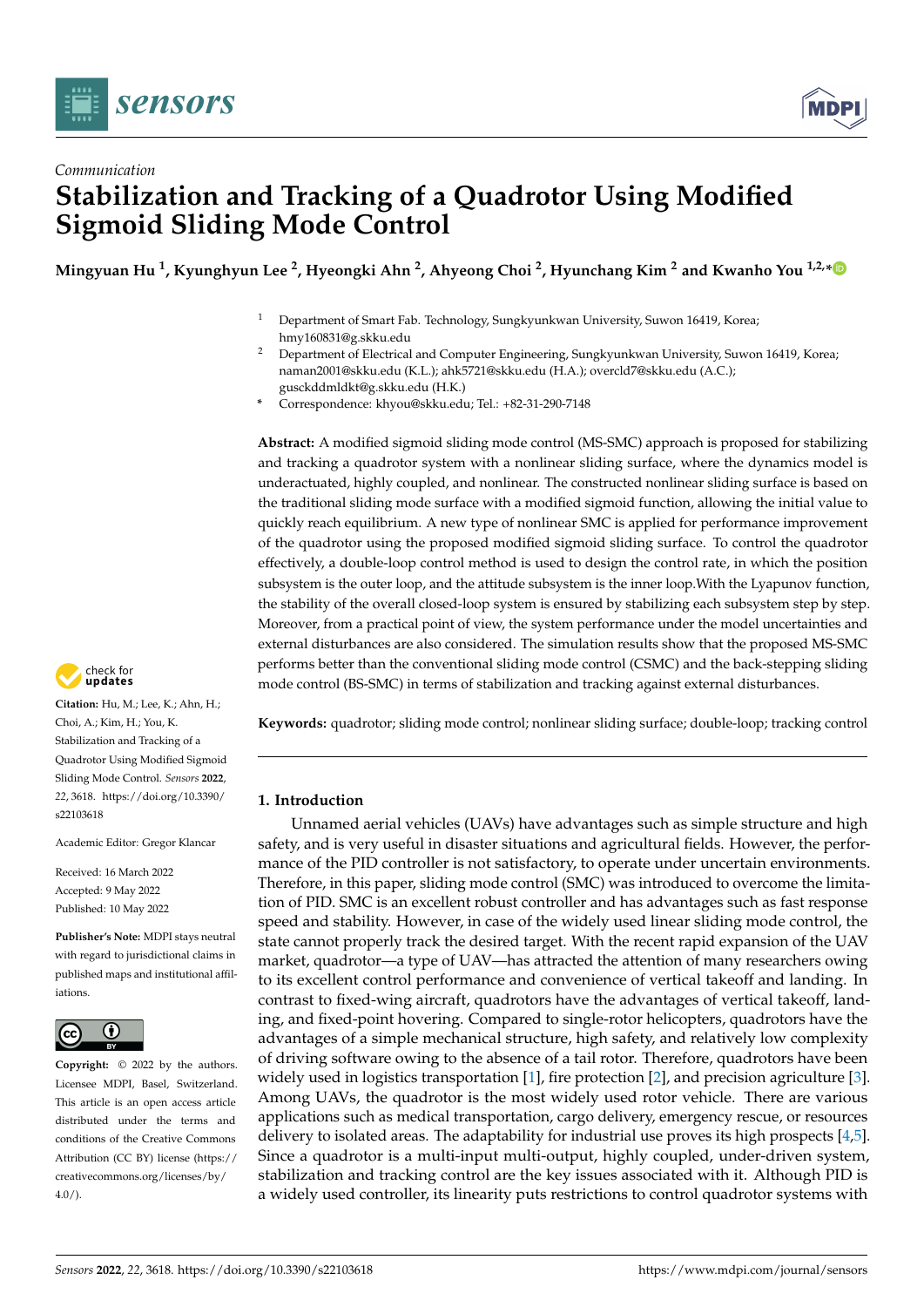multiple inputs and multiple outputs properly. Therefore, the control output is limited, and it is difficult to fully derive the performance of the quadrotor. To overcome this problem, several controllers have been introduced. There are linear quadratic regulators, sliding mode control, back-stepping control, and adaptive control algorithms [\[6,](#page-12-5)[7\]](#page-12-6). Among these controllers, SMC is a nonlinear controller that is robust against disturbance and shows excellent tracking ability.

As the advantage of conventional sliding mode control (CSMC) is that it can overcome the uncertainty of the system, it has robustness to disturbances and un-modeled dynamics [\[8](#page-12-7)[–10\]](#page-12-8). In particular, it has a good control effect on nonlinear systems. Moreover, with the simple sliding mode structure algorithm, rapid response speed, robustness to external noise interference, and parameter perturbation, CSMC has been widely used in the field of quadrotor control. However, it is difficult for initial state to slide strictly along the sliding mode surface as it zigzags to approach the equilibrium point for a linear surface. The insecure sliding property cannot allow states to reach equilibrium within a finite time [\[11\]](#page-12-9). Therefore, Xiong created a terminal SMC [\[12\]](#page-12-10). However, the terminal sliding mode itself has a shortcoming of the singular problem [\[13\]](#page-12-11); hence, a nonsingular terminal sliding mode has been proposed to solve this problem in [\[14](#page-12-12)[–16\]](#page-12-13). In [\[17\]](#page-13-0), a fast terminal sliding mode control method for rigid manipulators was developed to achieve high accuracy tracking control. Based on this, a full-order end-sliding-mode control strategy was proposed to solve the chattering problem in [\[18\]](#page-13-1). Based on hybrid sliding mode algorithms, a fully robust back-stepping sliding mode controller has been constructed for both position control and attitude control [\[19](#page-13-2)[,20\]](#page-13-3). In [\[21](#page-13-4)[,22\]](#page-13-5), an adaptive controller has been presented for attitude and position tracking based on combined integral sliding mode control, and the radial basic function neural network method, respectively. The unknown parameters are estimated through online using the neural network algorithm, requiring intensive computation. Hence, there exists a limit to be used for compact UAVs. For low-cost devices in measurement and control, a research suggested an accurate and economical method of estimating information on drone sensors [\[23\]](#page-13-6). As suggested in [\[23\]](#page-13-6), if an advanced controller replaces the classical PID controller, a quadrotor with outstanding performance can be presented. In this study, we designed an SMC that enables quickly tracking and stabilizing the quadcopter. In general, quadrotor motion dynamics can be derived via the Newton–Euler and Euler–Lagrange methods. The Newton–Euler formalism provides physical insights through derivation. The Euler–Lagrange formalism provides the linkage between the classical framework and the Lagrangian or Hamiltonian method [\[24\]](#page-13-7). Herein, the dynamics of the quadrotor were formulated based on the Euler–Lagrange approach. The control input can be obtained through the SMC. The desired angle  $(\psi_d, \theta_d)$ can be derived from the target position and control input. To provide rapid stability and trajectory tracking, a nonlinear sliding mode plane was designed to reduce the time to reach equilibrium. Moreover, dual-loop control [\[21,](#page-13-4)[25,](#page-13-8)[26\]](#page-13-9) is used to design the control law, in which the attitude subsystem is the inner loop, and the position subsystem is the outer loop. The intermediate command signals  $\psi_d$  and  $\theta_d$  generated by the outer loop must be transmitted to the inner loop subsystem. The inner loop subsystem tracks two transmission signals through SMC. In dual-loop control, the attitude-angle tracking error of the inner loop system affects the stability of the outer loop, which induces the stability of the entire closed-loop control system. The stability problem is related to the inner and outer loop control, as the dynamic performance of the inner loop and the attitude-angle tracking error affect the stability of the outer loop, especially for an initial error, and, consequently, affect the stability of the entire closed-loop [\[27,](#page-13-10)[28\]](#page-13-11). In this paper, position information is assumed to be detected by a three-axis accelerometer and is compared with location information of a virtual GPS. Attitude information is assumed to be detected through a three-axis gyroscope and compared with the desired angle values  $(\theta_d, \psi_d)$  generated by the position controller. To improve the flying performance of the quadrotor, various sensors are mounted on the structure. Recently, a vision sensor was used to provide accurate location information. In addition, the altitude of quadrotor is precisely detected through a rangefinder to improve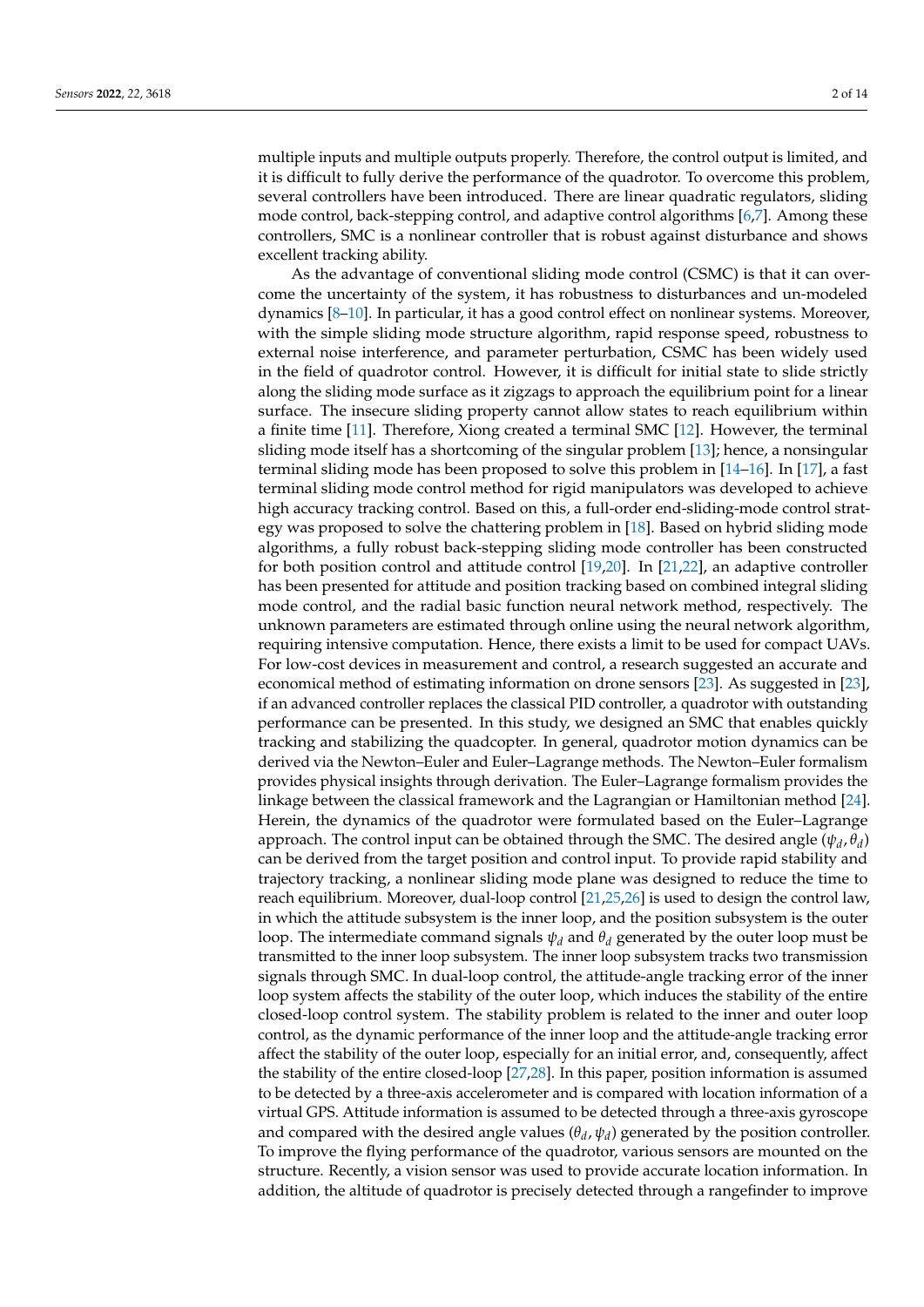landing performance. Accurate attitude information is obtained through an additional inertia measurement unit along with gyroscope. Continuous direction update of quadrotor can also improve flight performance by using a magnetometer [\[29,](#page-13-12)[30\]](#page-13-13). The simulation compared the performance of CSMC, BS-SMC, and MS-SMC presented in this paper. Position control and attitude subsystem control were performed under various conditions. Disturbance was applied to determine the robustness of the controller. Compared to CSMC and BS-SMC, MS-SMC reached the desired target with more stable performance and confirmed the lessened sensitivity to disturbance. In addition, the reaching speed of MS-SMC being faster than CMSC and BS-SMC shows that the modified sigmoid function designed in this paper functions properly.

In this study, we focus on designing a nonlinear SMC denoted by MS-SMC for position and altitude control with external disturbance on the dynamics in 6 DOF (*x*, *y*, *z*, roll, pitch, and yaw). The proposed nonlinear SMC is based on a modified sigmoid sliding surface. All controllers of this study are obtained from Lyapunov stability to ensure a fast stabilization and tracking in the presence of disturbances. We demonstrate the technological advantages of our approach through a comparison of simulation results from CSMC and BS-SMC. As a result, the chattering effect can be eliminated, resulting in a more stable performance. Moreover, the stabilization and tracking performance of a quadrotor are more robust and faster to adapt when the disturbance is bounded.

To design the nonlinear SMC based on a modified sigmoid sliding surface, this paper is organized as follows. In Section [2,](#page-2-0) the dynamical model of a quadrotor is presented. The control design method with a nonlinear sliding surface is described in Section [3](#page-5-0) in addition to the control strategy for constructing the sliding mode controller of the position and attitude of a quadrotor. In Section [4,](#page-9-0) we demonstrate the effectiveness of modified sigmoid sliding mode control(MS-SMC) through simulation results. Finally, our conclusions are presented in Section [5.](#page-12-14)

#### <span id="page-2-0"></span>**2. Quadrotor Dynamic Modeling**

The quadrotor used in this study was set up in the body frame and the earth frame as shown in Figure [1.](#page-4-0) More details of the configuration can be found in [\[31–](#page-13-14)[33\]](#page-13-15). The dynamic model of the quadrotor can be derived via the Euler–Lagrange method, and a simplified model is found as follows:

<span id="page-2-1"></span>
$$
\ddot{x} = u_1(\cos\phi\sin\theta\cos\psi + \sin\phi\sin\psi) - \frac{K_1\dot{x}}{m} + d_x,
$$
  
\n
$$
\ddot{y} = u_1(\sin\phi\sin\theta\cos\psi - \cos\phi\sin\psi) - \frac{K_2\dot{y}}{m} + d_y,
$$
  
\n
$$
\ddot{z} = u_1\cos\phi\cos\psi - g - \frac{K_3\dot{z}}{m} + d_z,
$$
  
\n
$$
\ddot{\theta} = u_2 - \frac{lK_4\dot{\theta}}{l_1} + d_\theta,
$$
  
\n
$$
\ddot{\psi} = u_3 - \frac{lK_5\dot{\psi}}{l_2} + d_\psi,
$$
  
\n
$$
\ddot{\phi} = u_4 - \frac{lK_6\dot{\phi}}{l_3} + d_\phi,
$$
\n(1)

where vector  $[x,y,z]^T$  denotes the quadrotor position; vector  $[\phi,\theta,\psi]^T$  represents the angles of roll, pitch, and yaw, respectively; *K<sup>i</sup>* denotes the drag coefficients; *I<sup>i</sup>* is the body inertia, *l* is the lever length; *g* is gravity, and *m* is the mass of the quadrotor. Here,  $u_i \in \mathbb{R}$ ,  $i = 1, 2, 3, 4$ , are the control inputs for a quadrotor, described as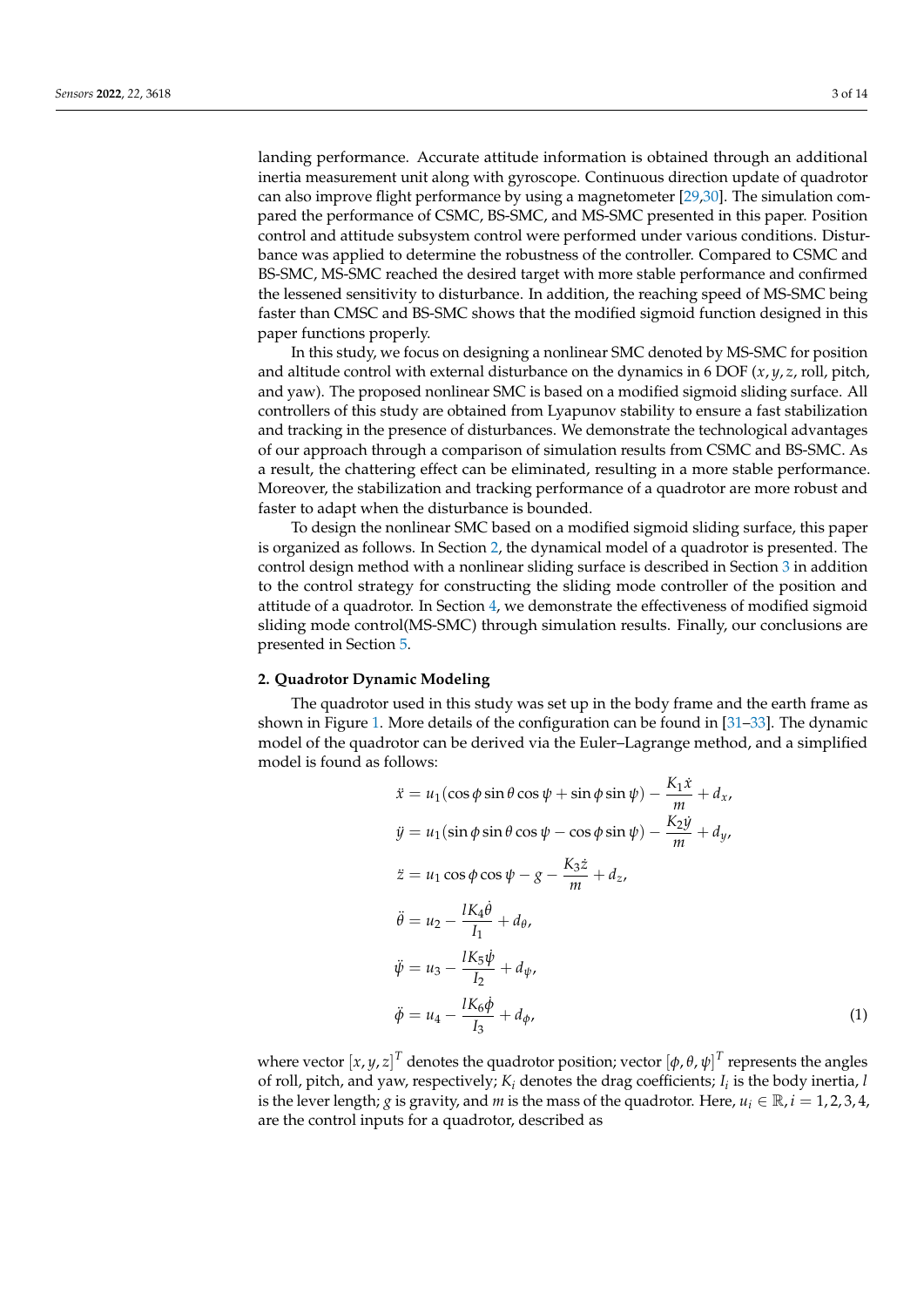$$
\begin{bmatrix} u_1 \\ u_2 \\ u_3 \\ u_4 \end{bmatrix} = \begin{bmatrix} \frac{(F_1 + F_2 + F_3 + F_4)}{I_1} \\ \frac{I(-F_1 - F_2 + F_3 + F_4)}{I_1} \\ \frac{I(-F_1 + F_2 + F_3 - F_4)}{I_2} \\ \frac{C(F_1 - F_2 + F_3 - F_4)}{I_3} \end{bmatrix},
$$
(2)

where  $F_i$  is the thrust generated by four rotors, and  $C$  denotes the force-to-moment scaling factor. To consider unknown perturbations such as noise, uncertainty, unmodeled dynamics, and external disturbances in the real environment, the dynamic model of Equation [\(1\)](#page-2-1) includes unknown perturbations  $(d_x, d_y, d_z, d_\phi, d_\theta, d_\psi$  ); thus, it leads to errors between the measured and estimated values of the states. Regarding the unknown disturbances, we redefine  $d_x$ ,  $d_y$ ,  $d_z$ ,  $d_\phi$ ,  $d_\theta$ , and  $d_\psi$  after changing Equation [\(1\)](#page-2-1) to the form of the state space as in Equation [\(5\)](#page-3-0). To drive the control law, Equation [\(1\)](#page-2-1) can be written in the state-space form of  $\dot{\mathbf{x}} = \mathbf{f}(\mathbf{x}, \mathbf{u})$  . Let  $\mathbf{x} \in [x_1, x_2, \dots, x_{12}]^T$  be a state variable vector, defined as:

$$
x_1 = x, x_2 = \dot{x}, x_3 = y, x_4 = \dot{y}, x_5 = z, x_6 = \dot{z},
$$
  
\n
$$
x_7 = \theta, x_8 = \dot{\theta}, x_9 = \psi, x_{10} = \dot{\psi}, x_{11} = \phi, x_{12} = \dot{\phi}.
$$
\n(3)

In Equation [\(1\)](#page-2-1), the mechanical structure can be written as

<span id="page-3-2"></span><span id="page-3-1"></span>
$$
a_1 = \frac{K_1}{m}, a_2 = \frac{K_2}{m}, a_3 = \frac{K_3}{m},
$$
  
\n
$$
a_4 = \frac{lK_4}{I_1}, a_5 = \frac{lK_5}{I_2}, a_6 = \frac{lK_6}{I_3},
$$
  
\n
$$
u_x = \cos x_{11} \sin x_7 \cos x_9 + \sin x_{11} \sin x_9,
$$
  
\n
$$
u_y = \sin x_{11} \sin x_7 \cos x_9 - \cos x_{11} \sin x_9,
$$
  
\n
$$
u_z = \cos x_{11} \cos x_9.
$$
  
\n(4)

In Equation [\(4\)](#page-3-1), *a*<sub>1</sub> through *a*<sub>6</sub>, are parameters comprising body inertia, lever length, and rotor inertia.  $u_x$  and  $u_y$  are the control inputs of the quadrotor, using roll, pitch, and yaw. From Equations [\(1\)](#page-2-1) and [\(3\)](#page-3-2), the dynamics of the quadrotor can be obtained using Equation [\(5\)](#page-3-0):

<span id="page-3-0"></span>
$$
\dot{\mathbf{x}} = \mathbf{f}(\mathbf{x}, \mathbf{u}) = \begin{bmatrix} x_2 \\ u_1(u_x + \Delta u_1) - (a_1 + \Delta a_1)x_2 + d_1 + n_1 \\ x_4 \\ u_1(u_y + \Delta u_2) - (a_2 + \Delta a_2)x_4 + d_2 + n_2 \\ x_6 \\ u_1(u_z + \Delta u_3) - g - (a_3 + \Delta a_3)x_6 + d_3 + n_3 \\ x_8 \\ u_2(1 + \Delta u_4) - (a_4 + \Delta a_4)x_8 + d_4 + n_4 \\ x_{10} \\ u_3(1 + \Delta u_5) - (a_5 + \Delta a_5)x_{10} + d_5 + n_5 \\ x_{12} \\ u_4(1 + \Delta u_6) - (a_6 + \Delta a_6)x_{12} + d_6 + n_6 \end{bmatrix}
$$
(5)

From a practical point of view, we updated Equation [\(1\)](#page-2-1) to state-space form and added environmental noise, uncertainty, unmodeled dynamic, and external disturbances in Equation [\(5\)](#page-3-0).  $\Delta u_i$ ,  $\Delta a_i$ , and  $d_i$ ,  $i = 1, 2, \cdots$ , 6 are the nonlinear functions that introduce the system uncertainties, unmodeled dynamic, and external disturbance, respectively.  $n_i$ ,  $i = 1, 2, \cdots, 6$  is a term that simulates a noisy environment. To handle better the system uncertainties, unmodeled dynamic, external disturbances, and environmental noise are redefined as  $d_x = u_1 \Delta b_1 - \Delta a_1 x_2 + d_1 + n_1$ ,  $d_y = u_1 \Delta b_2 - \Delta a_2 x_4 + d_2 + n_2$ ,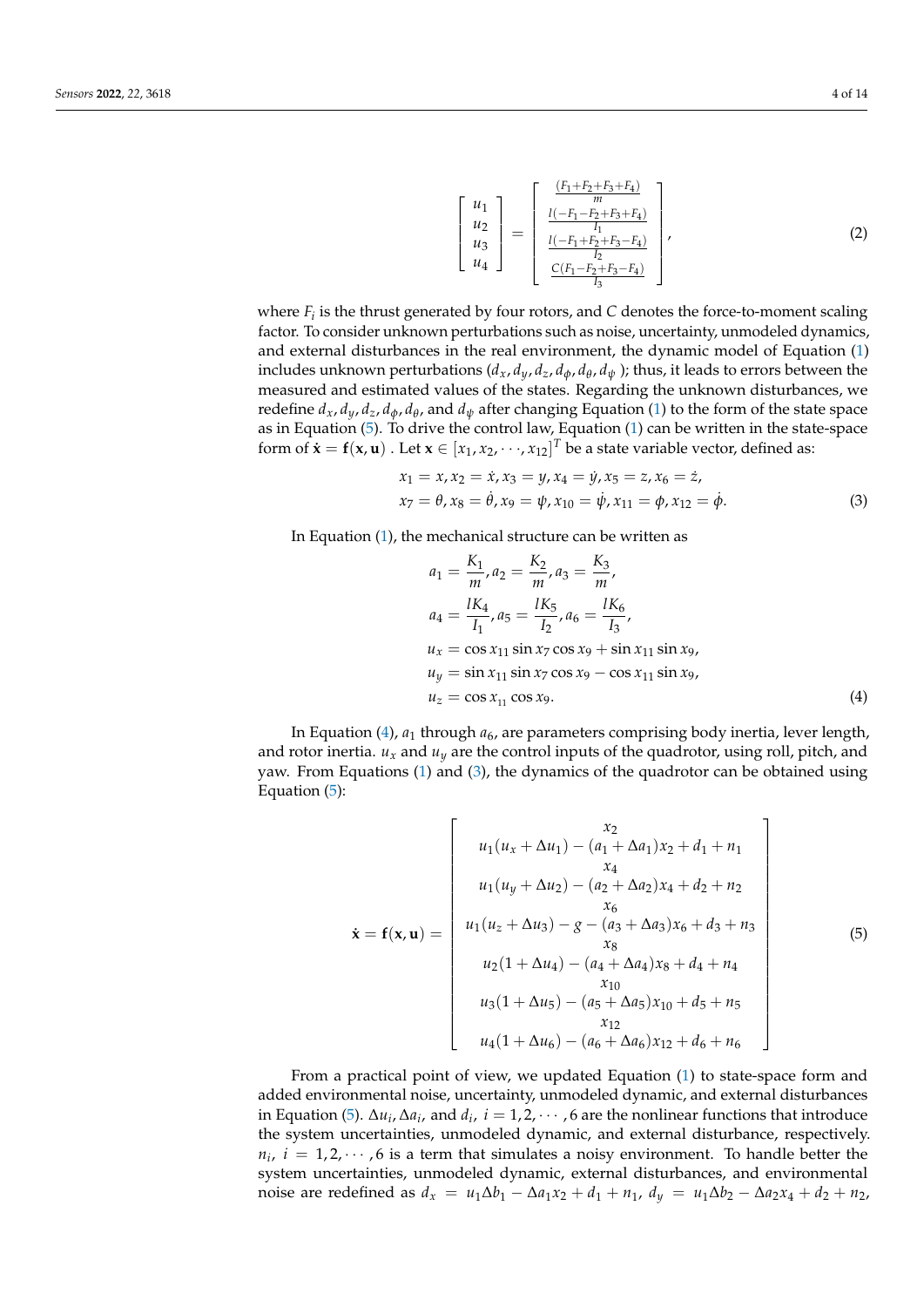<span id="page-4-2"></span>
$$
\dot{\mathbf{x}} = \mathbf{f}(\mathbf{x}, \mathbf{u}) = \begin{bmatrix} x_2 \\ u_1 u_x - a_1 x_2 + d_x \\ x_4 \\ u_1 u_y - a_2 x_4 + d_y \\ x_6 \\ x_6 \\ u_2 - a_3 x_6 + d_z \\ x_8 \\ u_2 - a_4 x_8 + d_\theta \\ x_{10} \\ u_3 - a_5 x_{10} + d_\psi \\ x_{12} \\ u_4 - a_6 x_{12} + d_\phi \end{bmatrix} . \tag{6}
$$

The structure of the entire control system is shown in Figure [2.](#page-4-1) The control system in Equation [\(6\)](#page-4-2) belongs to the inner and outer loop control system and adopts the double-loop control method. The position subsystem is the outer loop, and the attitude subsystem comprises the inner loop. The outer loop generates two intermediate command signals  $(\psi_d, \theta_d)$ and transmits the results to the inner loop. The inner loop tracks these two intermediate commands using the SMC law.

<span id="page-4-0"></span>

 $F_1$  $F<sub>3</sub>$ *F*<sup>4</sup>  $F<sub>2</sub>$ *B*  $\phi^*$  $\psi$  i *z x y*  $\theta$ 

<span id="page-4-1"></span>**Figure 1.** Coordinates of a quadrotor UAV.



**Figure 2.** Control scheme of quadrotor.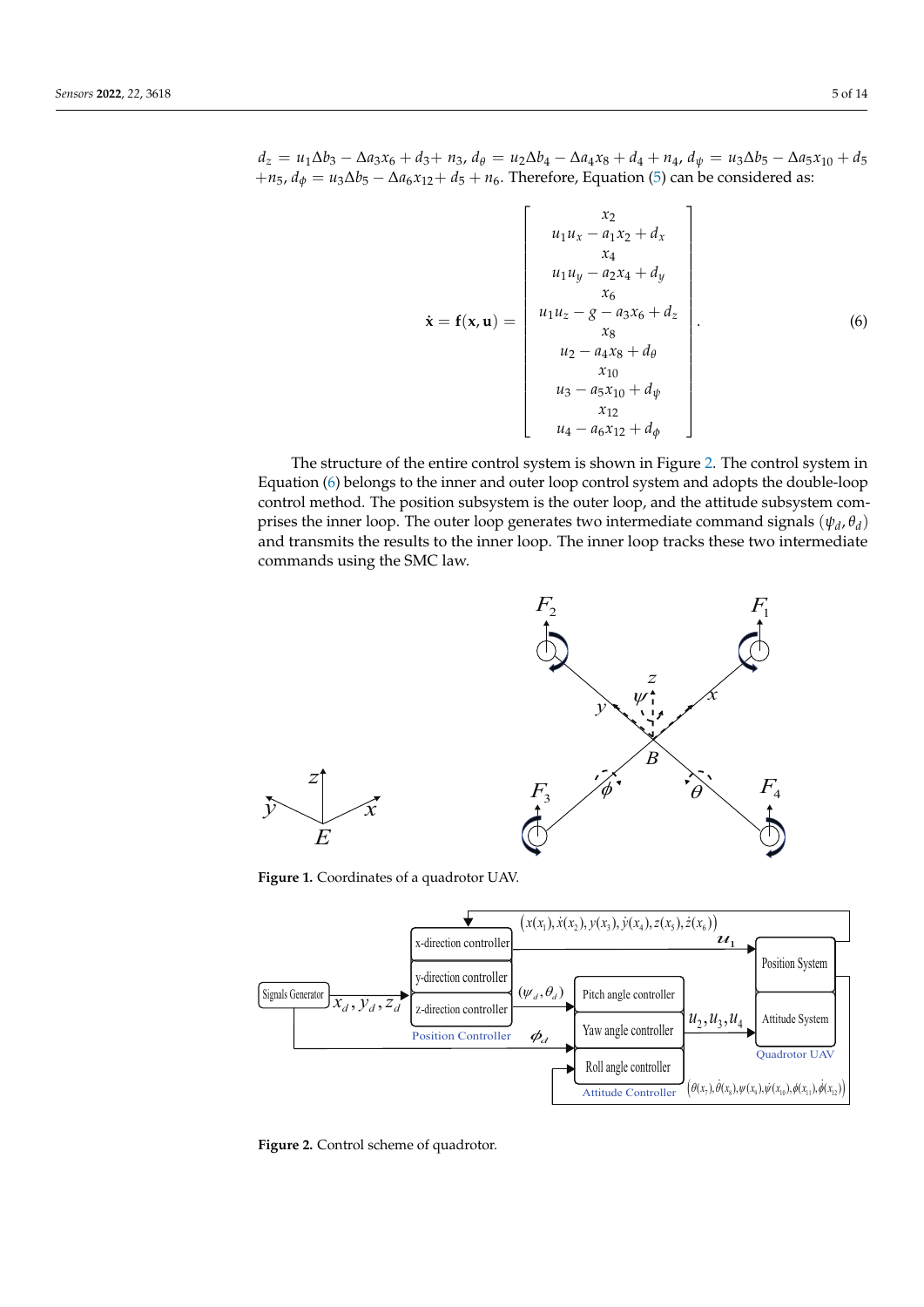### <span id="page-5-0"></span>**3. Nonlinear Sliding Mode Control Design**

## *3.1. Nonlinear Sliding Surface*

As a CSMC, a linear sliding surface was applied owing to the simple design procedure. For better performance, we consider the nonlinear sliding surface of a quadrotor controller for fast transient response. In Equations [\(7\)](#page-5-1) and [\(8\)](#page-5-2), *σ*(*e<sup>i</sup>* , *t*) indicates the sliding plane. The sliding surface function allows the state to move swiftly to the desired state in SMC. The traditional sliding plane can be written in the following form:

<span id="page-5-1"></span>
$$
\sigma(e_i, t) = \lambda_i e_i + \dot{e}_i,
$$
  
=  $\lambda_i (x_i - x_{id}) + \dot{x}_i - \dot{x}_{id},$  (7)

where  $\lambda_i$  is a positive integer, and  $e_i$  denotes the error between the state value( $x_i$ ) and the desired value( $x_{id}$ ). For a fast stabilization and tracking response, a new nonlinear sliding surface is proposed as follows:

<span id="page-5-2"></span>
$$
\sigma(e_i, t) = -b_i \frac{1 - \varepsilon^{-c_i e_i}}{1 + \varepsilon^{-c_i e_i}} + h_i e_i + \dot{e}_i,
$$
\n(8)

where  $\epsilon$  is an exponential function, and  $b_i$ ,  $c_i$ , and  $h_i$  are positive constants. The sigmoid function has the same basic form as  $e^x/(e^x+1)$ . In this paper, it is modified as in Equation  $(8)$  to increase the reaching speed to equilibrium. Figure [3](#page-5-3) shows the modified sigmoid sliding surface. In Figure [3,](#page-5-3) parameters  $b_i$ ,  $c_i$ , and  $h_i$  are set to 1, 50, and 2, respectively. The sliding mode plane can be divided into two parts. The first part is from infinity to *N*, and the second part is from *N* to 0. The first part is the linear plane that is controlled by *h<sup>i</sup> ei* from Equation [\(8\)](#page-5-2), and the second part is the nonlinear part that is controlled by  $-b_i(1 - \varepsilon^{-c_i e_i})/(1 + \varepsilon^{-c_i e_i})$  in Equation [\(8\)](#page-5-2). When the initial value reaches the first part of the sliding mode plane, it will first move to 0 along the linear sliding mode plane, and then accelerate to 0 along the nonlinear sliding mode plane after reaching point *N*. When the initial value reaches the second part of the sliding mode plane, it will converge to 0 directly along the nonlinear sliding mode plane. It can be seen from Figure [3](#page-5-3) that the inclination angle of the second part is much larger than that of the first part, so the convergence speed is much faster than the speed of the first part. Contrary to the traditional linear sliding mode plane, the sliding mode plane that we designed has nonlinear acceleration parts. Therefore, MS-SMC converges faster than the CSMC. We design the controller according to the sliding surface in Equation [\(8\)](#page-5-2).

<span id="page-5-3"></span>

**Figure 3.** The proposed modified sigmoid sliding surface.

#### *3.2. Position Subsystem Control*

Owing to the complex characteristics of the quadrotor system, the proposed control scheme adopts a feedback dual-loop system, as shown in Figure [2.](#page-4-1) The position system is in the outer loop, and the attitude subsystem is in the inner loop. First, the position system controller was designed. From Equation [\(1\)](#page-2-1), the subsystems  $u_x$ ,  $u_y$ ,  $u_z$  for position control can be defined as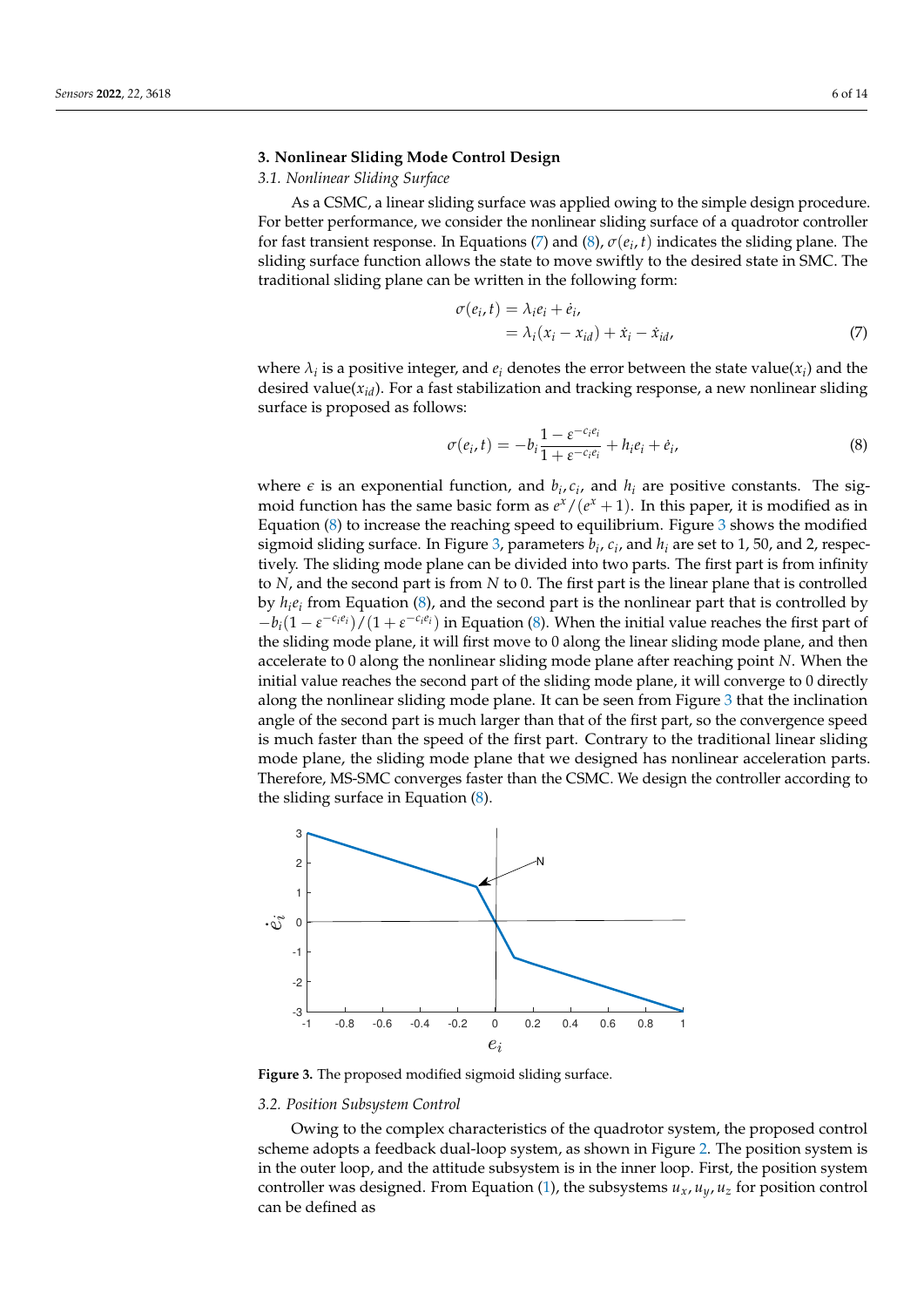$$
u_x = u_1(\cos \phi \sin \theta \cos \psi + \sin \phi \sin \psi),
$$
  
\n
$$
u_y = u_1(\sin \phi \sin \theta \cos \psi - \cos \phi \sin \psi),
$$
  
\n
$$
u_z = u_1 \cos \phi \cos \psi,
$$
\n(9)

where  $u_1$  is associated with pitch and yaw angle. Using Equation  $(9)$ , the formula for Equation [\(1\)](#page-2-1) can be modified. The position-related parts in Equation [\(1\)](#page-2-1) can be represented in the following form:

<span id="page-6-1"></span><span id="page-6-0"></span>
$$
\ddot{x} = u_x - a_1 \dot{x} + d_x,
$$
  
\n
$$
\ddot{y} = u_y - a_2 \dot{y} + d_y,
$$
  
\n
$$
\ddot{z} = u_z - g - a_3 \dot{z} + d_z.
$$
\n(10)

To overcome the time delay owing to the deceleration curve in SMC, the nonlinear sliding surface that reduces the convergence time with a modified deceleration curve was proposed [\[34\]](#page-13-16). With Equation [\(8\)](#page-5-2), the novel modified sigmoid sliding surfaces can achieve the fast-tracking trajectory owing to a nonlinear term in the sliding surfaces. Using the new nonlinear sliding surface in Equation [\(8\)](#page-5-2) to design a sliding mode controller, the nonlinear sliding surfaces can be represented as:

$$
e_1 = x_1 - x_{1d}, \quad e_1 = x_2 - x_{2d},
$$
  
\n
$$
e_2 = x_3 - x_{3d}, \quad e_2 = x_4 - x_{4d},
$$
  
\n
$$
e_3 = x_5 - x_{5d}, \quad e_3 = x_6 - x_{6d},
$$
  
\n(11)

where  $e_1$ ,  $e_2$ , and  $e_3$  are the errors of  $x_1$ ,  $x_3$ , and  $x_5$ , respectively;  $\dot{e}_1$ ,  $\dot{e}_2$ , and  $\dot{e}_3$  are the errors of  $x_2$ ,  $x_4$ , and  $x_6$ , respectively:

<span id="page-6-3"></span><span id="page-6-2"></span>
$$
\sigma_x = -b_1 \frac{1 - \varepsilon^{-c_1 e_1}}{1 + \varepsilon^{-c_1 e_1}} + h_1 e_1 + \dot{e}_1,
$$
  
\n
$$
\sigma_y = -b_2 \frac{1 - \varepsilon^{-c_2 e_2}}{1 + \varepsilon^{-c_2 e_2}} + h_2 e_2 + \dot{e}_2,
$$
  
\n
$$
\sigma_z = -b_3 \frac{1 - \varepsilon^{-c_3 e_3}}{1 + \varepsilon^{-c_3 e_3}} + h_3 e_3 + \dot{e}_3,
$$
\n(12)

where  $\sigma_x$ ,  $\sigma_y$ , and  $\sigma_z$  are the three sliding surfaces for  $u_x$ ,  $u_y$ , and  $u_z$ , respectively. For the first position subsystem, the controller can be designed as follows:

$$
u_x = -\left(b_1 \frac{\varepsilon^{-c_1 e_1}}{(1 + \varepsilon^{-c_1 e_1})^2} c_1 e_1 + h_1 e_1 - a_1 x_2 - \dot{x}_{2d} + \eta_1 \text{sgn}(\sigma_x) + \alpha_1 \sigma_x\right),\tag{13}
$$

where  $\eta_1$  and  $\alpha_1$  have conditions of  $\eta_1 \geq d_x$  and,  $\alpha_1 > 0$ , respectively.

**Proposition 1.** *For the position system in x-direction described by Equation [\(10\)](#page-6-1), if the sliding mode surface σ*(*e<sup>i</sup>* , *t*) *is selected as in Equation [\(8\)](#page-5-2), the quadrotor in x-direction guarantees stability and tracks the desired value fast.*

**Proof.** The stability of  $u_x$  can be proved by the Lyapunov function of  $V(\sigma_x) = \sigma_x^2/2$  as

<span id="page-6-4"></span>
$$
\dot{V}(\sigma_x) = \sigma_x \dot{\sigma}_x
$$
\n
$$
= \sigma_x \left( b_1 \frac{\varepsilon^{-c_1 e_1}}{(1 + \varepsilon^{-c_1 e_1})^2} c_1 \dot{e}_1 + h_1 \dot{e}_1 + u_x - a_1 x_2 + d_x - \dot{x}_{2d} \right).
$$
\n(14)

Substituting Equation [\(12\)](#page-6-2) into Equation [\(13\)](#page-6-3), Equation [\(14\)](#page-6-4) can be simplified as follows: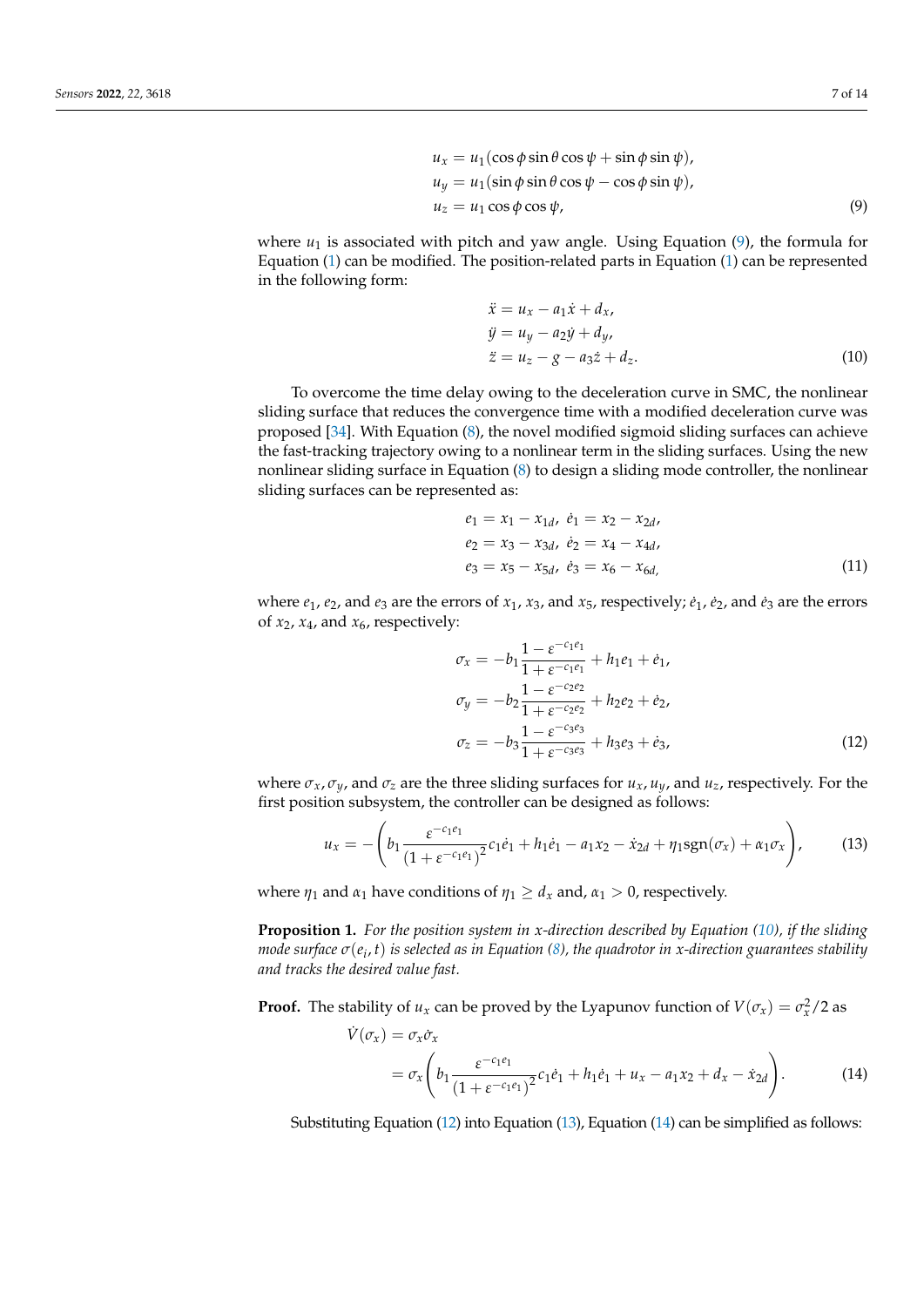<span id="page-7-3"></span><span id="page-7-2"></span>
$$
\dot{V}(\sigma_x) = \sigma_x [-\eta_1 \text{sgn}(\sigma_x) - \alpha_1 \sigma_x]
$$
  
=  $-\eta_1 |\sigma_x| - \alpha_1 \sigma_x^2 < 0.$  (15)

This completes the proof of stability. By following the same design procedures for  $u_y$ and *uz*, we obtain:

$$
u_y = -\left(b_2 \frac{\varepsilon^{-c_2 e_2}}{(1 + \varepsilon^{-c_2 e_2})^2} c_2 e_2 + h_2 e_2 - a_2 x_4 - \dot{x}_{4d} + \eta_2 \text{sgn}(\sigma_y) + \alpha_2 \sigma_y\right),\tag{16}
$$

$$
u_z = -\left(b_3 \frac{\varepsilon^{-c_3 e_3}}{(1 + \varepsilon^{-c_3 e_3})^2} c_3 \dot{e}_3 + h_3 \dot{e}_3 - a_3 x_6 - g - \dot{x}_{6d} + \eta_3 \text{sgn}(\sigma_z) + \alpha_3 \sigma_z\right), \quad (17)
$$

where  $\eta_2$  and  $\alpha_2$  have conditions that are  $\eta_2 \geq d_y$  and  $\alpha_2 > 0$ , respectively;  $\eta_3$  and  $\alpha_3$  have conditions that are  $\eta_3 \geq d_z$  and  $\alpha_3 > 0$ , respectively.  $\Box$ 

## *3.3. Virtual Attitude Angles*

To achieve *θ* and *ψ* tracking for *θ<sup>d</sup>* and *ψ<sup>d</sup>* , we need to obtain the solution in a closed analytic form. The subsystem łfor and in Equation [\(9\)](#page-6-0) can be expressed in matrix form:

$$
\begin{bmatrix} u_x \\ u_y \end{bmatrix} = \begin{bmatrix} \cos \phi_d & \sin \phi_d \\ \sin \phi_d & -\cos \phi_d \end{bmatrix} \begin{bmatrix} \sin \theta_d \cos \psi_d \\ \sin \psi_d \end{bmatrix} u_1.
$$
 (18)

For the first row of Equation [\(18\)](#page-7-0),  $\psi_d$  can be found as:

<span id="page-7-0"></span>
$$
\psi_d = \arctan\left(\frac{\sin\phi_d\cos\phi_d u_x - \cos^2\phi_d u_y}{u_z}\right).
$$
\n(19)

For the second row of Equation [\(18\)](#page-7-0),  $\theta_d$ can be found as:

<span id="page-7-1"></span>
$$
sin\theta_d = \frac{\cos\phi_d(\cos\phi_d u_x + \sin\phi_d u_y)}{u_z}.
$$
\n(20)

Since the value of the sine function is between  $-1$  and 1, the value of  $\sin \theta_d$  is bounded as −1 < sin *θ<sup>d</sup>* < 1. To prevent *sinθ<sup>d</sup>* from taking a real value out of the [−1, +1] range, we define an intermediate value *H*, which is  $\cos \phi_d (\cos \phi_d u_x + \sin \phi_d u_y)/u_z$ . When *H* is out of the range [−1, +1], *θ<sup>d</sup>* does not exist. We thus assign values to achieve the continuity of Equation [\(20\)](#page-7-1), i.e., if  $H < -1$ ,  $\sin \theta_d = -1$  and  $\theta_d = -\pi/2$ ; if  $H > 1$ ,  $\sin \theta_d = 1$  and  $\theta_d = \pi/2$ ; finally, when  $|H| \leq 1$ ,  $\theta_d$  is calculated as follows:

$$
\theta_d = \arcsin\left[\frac{\cos\phi_d(\cos\phi_d u_x + \sin\phi_d u_y)}{u_z}\right],\tag{21}
$$

Since  $u_1$  is related to roll and yaw angle, after obtaining  $\theta_d$  and  $\psi_d$ , the control law of position  $u_1$  is as follows:

$$
u_1 = \frac{u_z}{\cos \phi_d \cos \psi_d}.
$$
 (22)

#### *3.4. Attitude Subsystem Control*

As the outer loop system of the two angles (roll and yaw) generated by the position system needs to be processed in the inner loop, three inputs (roll, pitch, and yaw) are passed to the position system. The design of the attitude subsystem is important for deciding a control input that is closely related to the location output. By using the new nonlinear sliding surface in Equation [\(8\)](#page-5-2) to design the attitude controller, the nonlinear sliding surface can be represented as: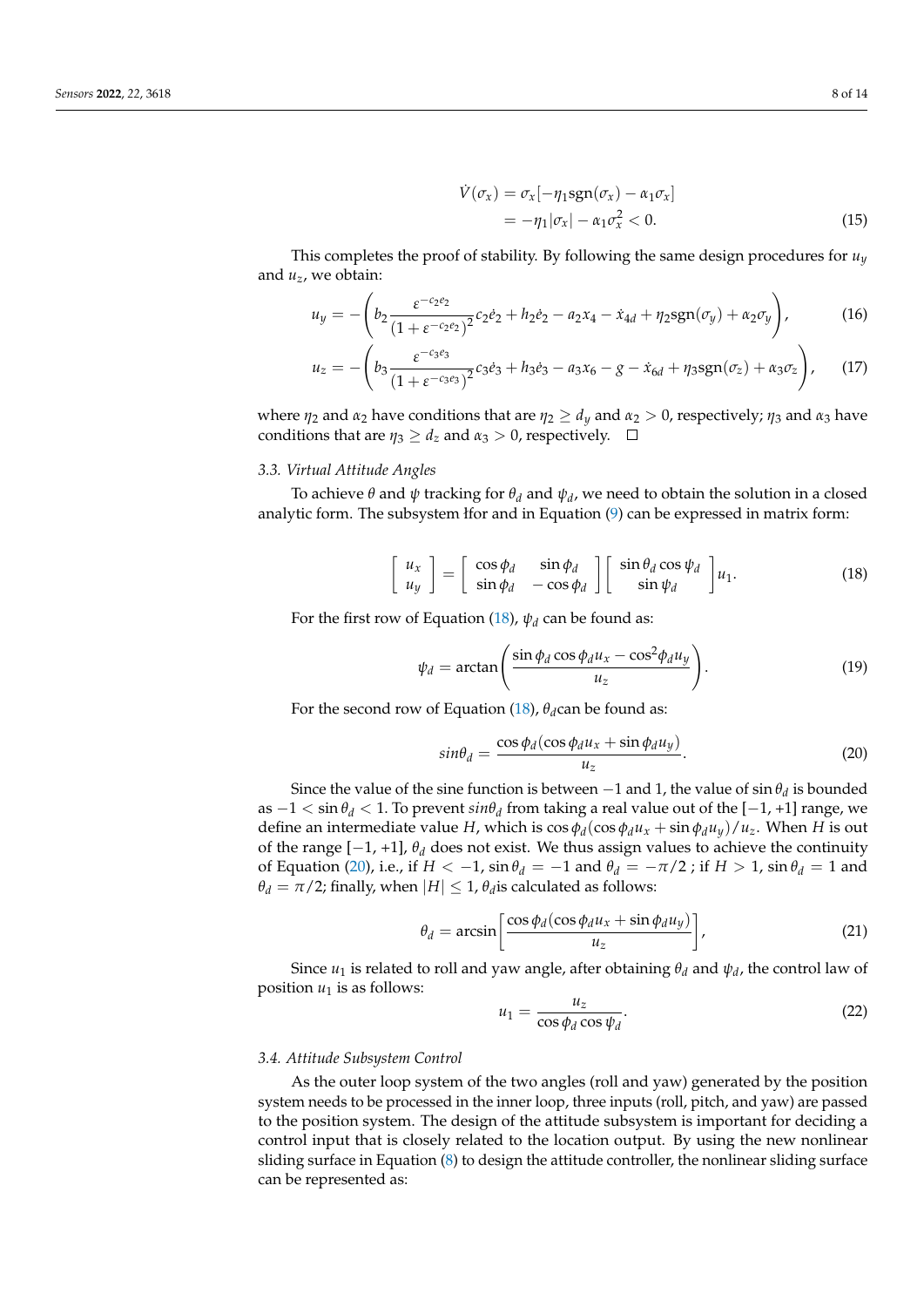$$
e_4 = x_7 - x_{7d}, \quad e_4 = x_8 - x_{8d},
$$
  
\n
$$
e_5 = x_9 - x_{9d}, \quad e_5 = x_{10} - x_{10d},
$$
  
\n
$$
e_6 = x_{11} - x_{11d}, \quad e_6 = x_{12} - x_{12d},
$$
\n(23)

where  $e_4$ ,  $e_5$ , and  $e_6$  are the errors of  $x_7$ ,  $x_9$ , and  $x_{11}$ , respectively, $\dot{e}_4$ ,  $\dot{e}_5$ , and  $\dot{e}_6$  are the errors of  $x_8$ ,  $x_{10}$ , and  $x_{12}$ , respectively.

<span id="page-8-0"></span>
$$
\sigma_{\theta} = -b_4 \frac{1 - \varepsilon^{-c_4 e_4}}{1 + \varepsilon^{-c_4 e_4}} + h_4 e_4 + \dot{e}_4,
$$
\n
$$
\sigma_{\psi} = -b_5 \frac{1 - \varepsilon^{-c_5 e_5}}{1 + \varepsilon^{-c_5 e_5}} + h_5 e_5 + \dot{e}_5,
$$
\n
$$
\sigma_{\phi} = -b_6 \frac{1 - \varepsilon^{-c_6 e_6}}{1 + \varepsilon^{-c_6 e_6}} + h_6 e_6 + \dot{e}_6,
$$
\n(24)

*σθ* , *σψ*, and *σ<sup>φ</sup>* are three sliding surfaces for *u*2, *u*3, and *u*4, respectively. Following the same design procedures as the secondary position subsystem, an attitude controller can be designed. Therefore, the controllers for the attitude angle (*θ*, *ψ*, *φ*) are as follows:

$$
u_2 = -\left(b_4 \frac{\varepsilon^{-c_4 e_4}}{(1 + \varepsilon^{-c_4 e_4})^2} c_4 \dot{e}_4 + h_4 \dot{e}_4 - a_4 x_8 - \dot{x}_{8d} + \eta_4 \text{sgn}(\sigma_\theta) + \alpha_4 \sigma_\theta\right),\tag{25}
$$

$$
u_3 = -\left(b_5 \frac{\varepsilon^{-c_5 \varepsilon_5}}{(1 + \varepsilon^{-c_5 \varepsilon_5})^2} c_5 \dot{e}_5 + h_5 \dot{e}_5 - a_5 x_{10} - \dot{x}_{10d} + \eta_5 \text{sgn}(\sigma_\psi) + \alpha_5 \sigma_\psi\right),\tag{26}
$$

$$
u_4 = -\left(b_6 \frac{\varepsilon^{-c_6 e_6}}{(1 + \varepsilon^{-c_6 e_6})^2} c_6 e_6 + h_6 e_6 - a_6 x_{12} - x_{12d} + \eta_6 \text{sgn}(\sigma_\phi) + \alpha_6 \sigma_\phi\right),\tag{27}
$$

where  $\eta_4$ ,  $\eta_5$ , and  $\eta_6$  have conditions that  $\eta_4 \geq d_\theta$ ,  $\eta_5 \geq d_\psi$ ,  $\eta_6 \geq d_\phi$ , and  $\alpha_4$ ,  $\alpha_5$ , and  $\alpha_6$ are positive.  $u_3$  is the controller related to the attitude angle of pitch, and  $u_4$  controls the attitude angle of yaw, which can realize the fast convergence of *θ* and *ψ*. Moreover, *u*<sup>2</sup> controls the roll angle *φ*, which can track the desired angle of *φ<sup>d</sup>* . Due to the existence of the discontinuous switching function sgn(.) in Equations [\(13\)](#page-6-3), [\(16\)](#page-7-2), [\(17\)](#page-7-3) and [\(25\)](#page-8-0)–[\(27\)](#page-8-1), the chattering problem occurs after the initial value reaches the sliding surface; therefore, the nonlinear quadrotor system with uncertainty may appear to be an undesired response. To solve this problem, the function sgn(.) can be replaced by the following continuous saturation function:

<span id="page-8-1"></span>
$$
sat(\sigma) = \begin{cases} \operatorname{sgn}(\sigma), & |\sigma| > \Lambda, \\ \frac{\sigma}{\Lambda}, & |\sigma| \le \Lambda, \end{cases}
$$
 (28)

where  $\Lambda$  is the boundary layer thickness.

The Lyapunov candidate function for overall closed-loop system in Equation [\(5\)](#page-3-0) is selected as

<span id="page-8-2"></span>
$$
V_{overall} = \frac{1}{2} \left( \sigma_x^2 + \sigma_y^2 + \sigma_z^2 + \sigma_\theta^2 + \sigma_\psi^2 + \sigma_\phi^2 \right). \tag{29}
$$

The derivative of Equation [\(29\)](#page-8-2) with respect to time can be written as Equation [\(30\)](#page-8-3) with  $u_x$ ,  $u_y$ ,  $u_z$ ,  $u_\theta$ ,  $u_\psi$ , and  $u_\phi$  being substituted by Equations [\(13\)](#page-6-3), [\(16\)](#page-7-2), [\(17\)](#page-7-3) and [\(25\)](#page-8-0)–[\(27\)](#page-8-1), respectively. Therefore, the stability of overall closed-loop system is guaranteed by Equations [\(29\)](#page-8-2) and [\(30\)](#page-8-3), ensuring trajectory tracking capability of position and attitude subsystem:

<span id="page-8-3"></span>
$$
\dot{V}_{\text{overall}} = \sigma_x \dot{\sigma}_x + \sigma_y \dot{\sigma}_y + \sigma_z \dot{\sigma}_z + \sigma_\theta \dot{\sigma}_\theta + \sigma_\psi \dot{\sigma}_\psi + \sigma_\phi \dot{\sigma}_\phi \le 0. \tag{30}
$$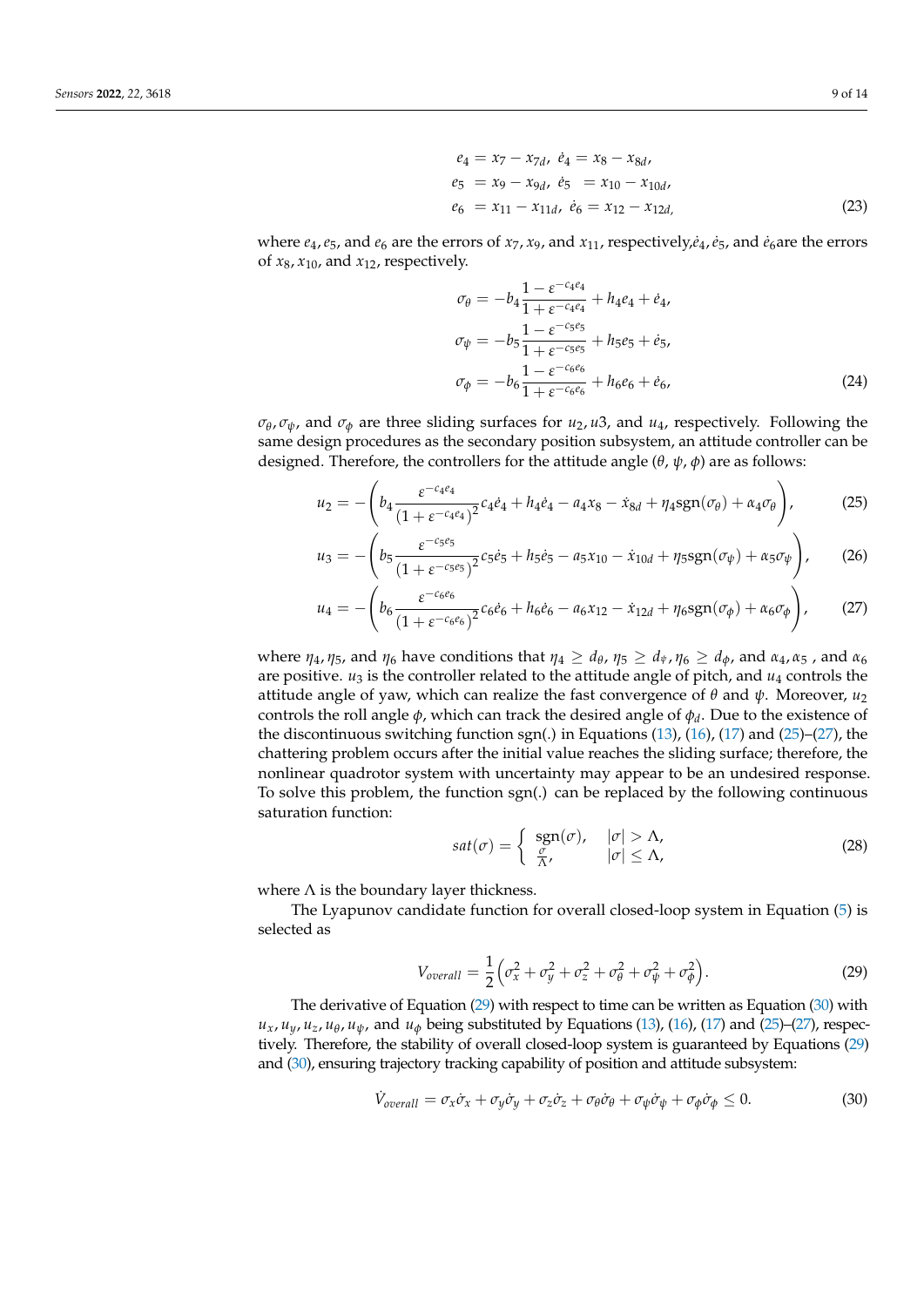# <span id="page-9-0"></span>**4. Simulations**

In this section, a simulation is performed to confirm the effectiveness of the quadrotor controller based on the proposed MS-SMC. MS-SMC exhibited high performance compared with CSMC and BS-SMC. To prove the feasibility of the proposed control algorithm, we used MATLAB/Simulink and chose ODE45 as a solverin Simulink. In our simulation,  $d_x$ ,  $d_y$ ,  $d_z$ ,  $d_\phi$ ,  $d_\theta$ , and  $d_\psi$  are set to  $-0.2 + 0.4 \cdot rand(t)$ . The parameters of the UAV model are listed in Table [1.](#page-9-1)  $h_1$ ,  $h_2$ , and  $h_3$  are the parameters of the position controller, and the values are set to 1.1.  $h_4$ ,  $h_5$ , and  $h_6$  are related to the parameters of the attitude controller, and the values are all 50.  $\alpha_1, \alpha_2$ , and  $\alpha_3$  are parameters related to the control rate of the position controller, with the value of 0.10.  $\alpha_4$ ,  $\alpha_5$ , and  $\alpha_6$  are parameters related to the attitude control rate, with the value of 0.10.  $\eta$  is a parameter to adjust the chattering of the sliding mode controller. The position parameters are  $\eta_1$ ,  $\eta_2$ , and  $\eta_3$ , with the value of 0.1. The attitude controller's parameters*η*1, *η*2, and *η*<sup>3</sup> with the value of 50. Moreover, the boundary layer thickness is set to 0.2 in the saturation function. The angle that we track is 72°, and the desired altitude in the *z*-axis direction is 3.0 m.

| Parameter                       | Value          | Unit                          |
|---------------------------------|----------------|-------------------------------|
| $I_1, I_2$                      | 1.25           | $[Ns^2/rad]$                  |
| $I_3$                           | 2.5            | $[Ns^2/rad]$                  |
| m                               | $\overline{2}$ | [kg]                          |
| $K_1 = K_2 = K_3$               | 0.010          | [Ns/m]                        |
| $K_4 = K_5 = K_6$               | 0.012          | [Ns/m]                        |
|                                 | 0.2            | m                             |
| g                               | 9.8            | $\left[\mathrm{m/s^2}\right]$ |
| x(0)                            | $\overline{2}$ | m                             |
| y(0)                            |                | m                             |
| z(0)                            | 0              | m                             |
| $\theta(0) = \phi(0) = \psi(0)$ | 0              | [degree]                      |

<span id="page-9-1"></span>**Table 1.** Numerical parameters of the quadrotor model.

Figures [4](#page-10-0) and [5](#page-11-0) show the performances on tracking and stability, respectively. Figure [4](#page-10-0) shows the simulation results for stability, which correspond to the pitch and yaw angles. *θ<sup>d</sup>* and *ψ<sup>d</sup>* are derived from *x*, *y*, and *z* in the position subsystem and are related to the roll value. Therefore,  $\theta_d$  and  $\psi_d$  change over time, as shown in Figure [4.](#page-10-0) Figure [4a](#page-10-0),b show the tracking trajectories of attitude angles (*θ*, *ψ*) controlled by CSMC, BS-SMC, and MS-SMC, respectively. In Figure [4,](#page-10-0) the red, blue, cyan, and black dashed lines represent the desired angle, the quadrotor angles of CSMC, BS-SMC, and MS-SMC, respectively. As shown in Figure [4,](#page-10-0) the CSMC and BS-SMC have a large deviation, and the MS-SMC follows the desired angle of  $\theta_d$  and  $\psi_d$  with less fluctuation. In Figure [4a](#page-10-0), the pitch angle  $\theta$  of each method tracks its desired signal  $\theta_d$  at  $t = 1.2$  s by CSMC, at  $t = 1.1$  s by BS-SMC, and at  $t = 0.8$  s by MS-SMC. In Figure [4b](#page-10-0), the yaw angle  $\psi$  of each method tracks its desired signal  $\psi_d$  at  $t = 1$  s by CSMC and BS-SMC, and at  $t = 0.1$  s by MS-SMC. Therefore, tracking time is effectively lessened by MS-SMC. Figure [5](#page-11-0) shows the tracking of degrees of freedom such as *x*, *y*, *z*, and roll angle, which are represented by subgraphs (a), (b), (c), and (d), respectively, and the designed MS-SMC is compared with CSMC and BS-SMC. Figure [5a](#page-11-0),b describe the movement in the *x* and *y* directions, respectively.In Figure [5,](#page-11-0) the red, cyan, and black dashed lines represent CSMC, BS-SMC, and MS-SMC, respectively. Moreover, initial values are set to  $x(0) = 2.0$  m and  $y(0) = 1.0$  m. Both values were set to finally reach the position of 0 m. These changes can clearly show the control performance of each controller. The results show that MS-SMC reaches the equilibrium point faster than CSMC and BS-SMC. Figure [5c](#page-11-0),d describe the trajectory in the *z*-axis and roll angle, respectively. In Figure [5a](#page-11-0), the desired trajectory of *x* is tracked after 1.5 s by CSMC, and 1.4 s by BS-SMC. For MS-SMC, the result is much better with a tracking time of 1.2 s. The position of *y* reaches the target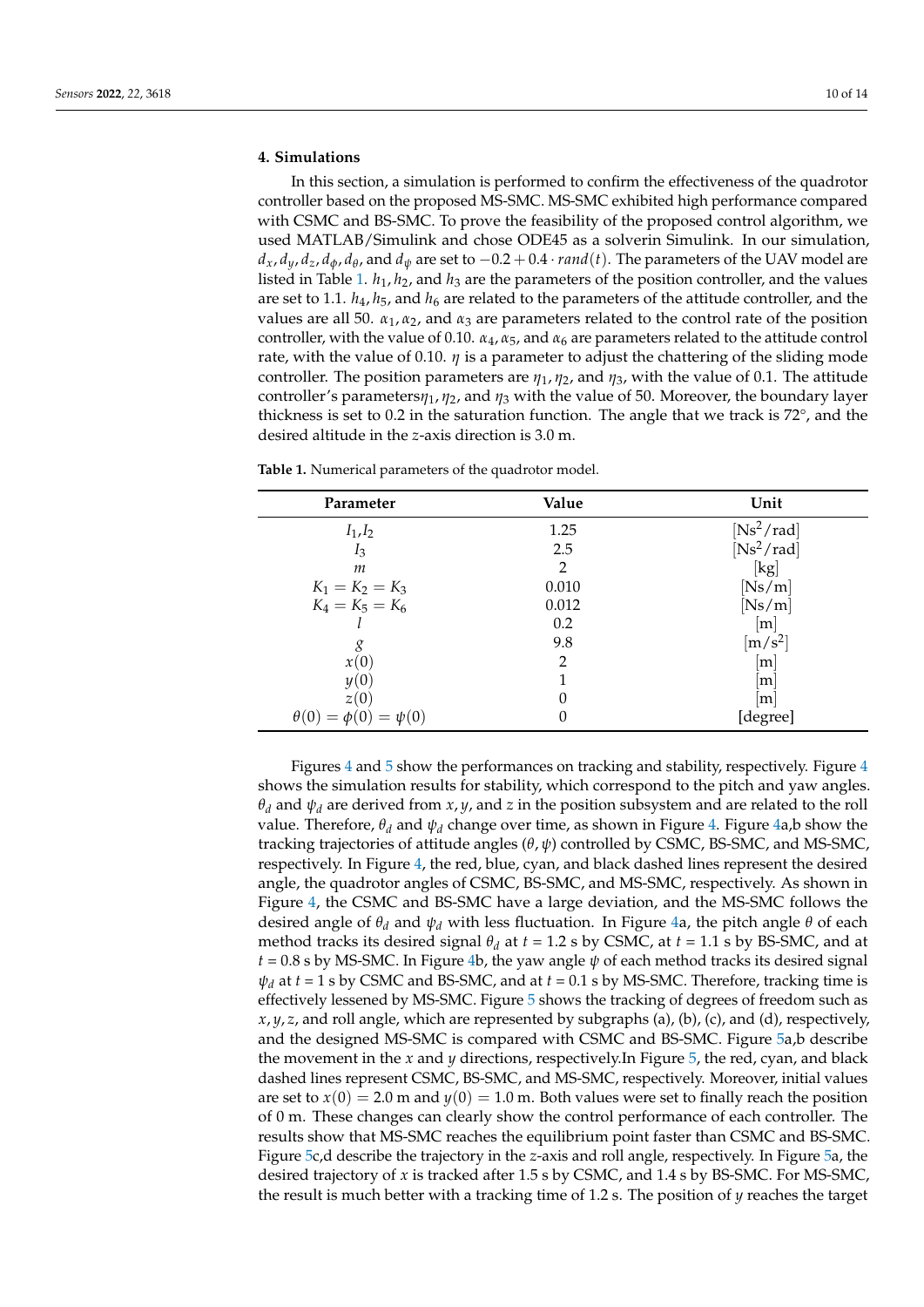value of 0m at  $t = 2.0$  s by CSMC, at  $t = 1.8$  s by BS-SMC, and at  $t = 0.8$  s by MS-SMC in Figure [5b](#page-11-0). In Figure [5c](#page-11-0), CSMC, BS-SMC, and MS-SMC take the same time of 1.4 s to reach the desired value in the *z*-direction. In Figure [5d](#page-11-0), the desired angle of  $\phi$  is tracked by MS-SMC after 0.14 s while the tracking time is 0.2 s for CSMC and BS-SMC. We checked the tracking performance in the *z*-axis and roll angle. After setting the initial value in the *z*-axis to 0, the target value is put as 3.0 m. At this time, the controller has the role of adjusting the roll angle from the initial value  $0^{\circ}$  to  $72^{\circ}$ . In this paper, it can be checked that MS-SMC reaches the target value quickly compared to CSMC. As disturbances are applied, the system controlled by the CSMC and BS-SMC becomes unstable. On the contrary, MS-SMC makes it easier to maintain the stability after reaching the target. The simulation results show that MS-SMC reaches the target value faster than CSMC and BS-SMC. Figure [6](#page-11-1) shows the control input comparison for CMSC, BS-SMC, and MS-SMC. The control input *u*<sup>1</sup> represents the total force applied for the altitude control of the quadrotor. Other control inputs  $(u_1, u_2, u_3)$  are the force values for control of pitch, yaw, and roll angles, respectively. MS-SMC demonstrates better control behavior in Figure [6.](#page-11-1)

<span id="page-10-0"></span>

**Figure 4.** Stabilization of quadrotor using MS-SMC, CSMC, and BS-SMC.



**Figure 5.** *Cont*.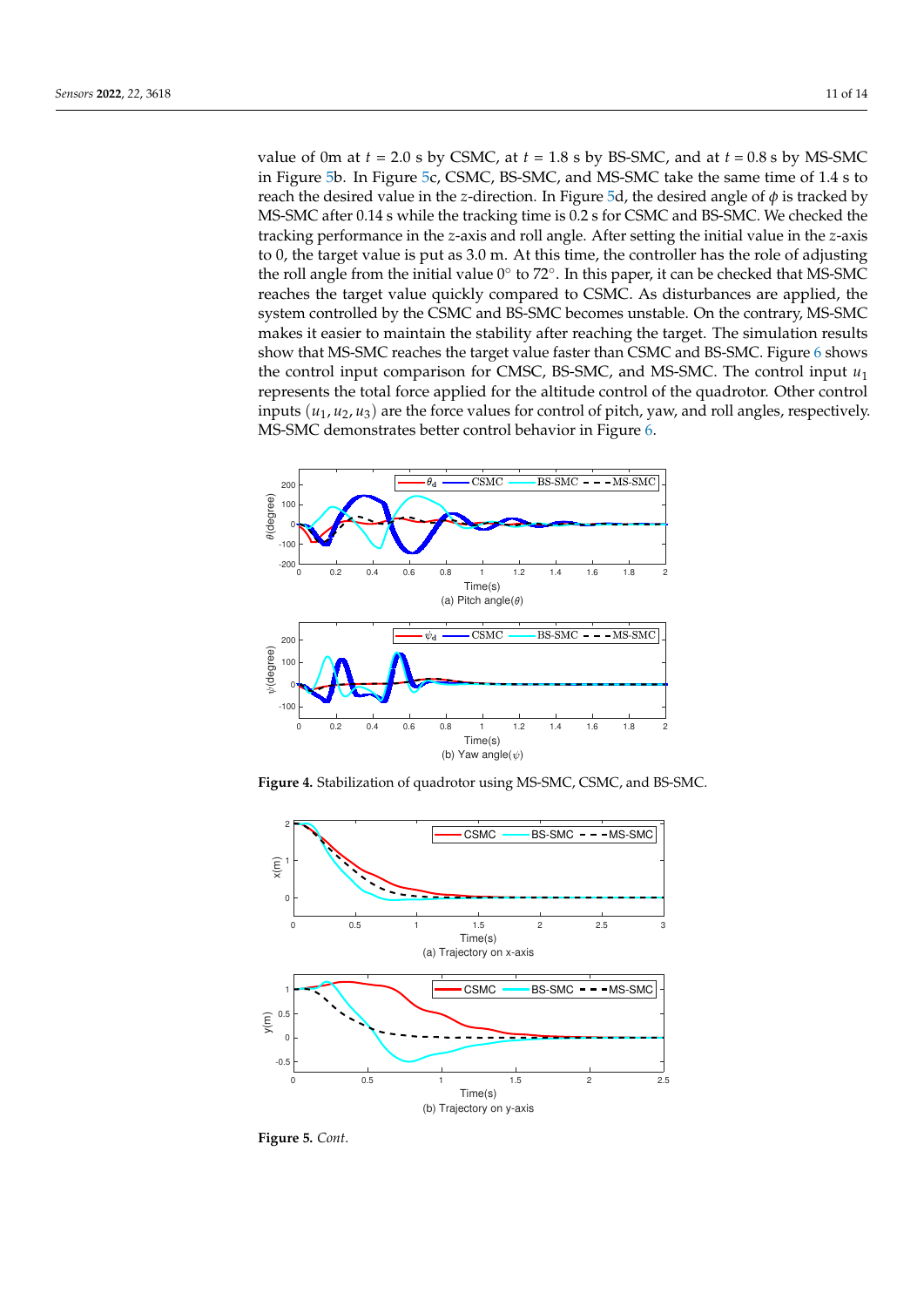<span id="page-11-0"></span>

**Figure 5.** Tracking of quadrotor for *x*, *y*, *z*, and *φ*.

<span id="page-11-1"></span>

**Figure 6.** Control inputs of overall system: (**a**) control input for lifting force, (**b**) control input for pitch angle, (**c**) control input for roll angle, and (**d**) control input for yaw angle.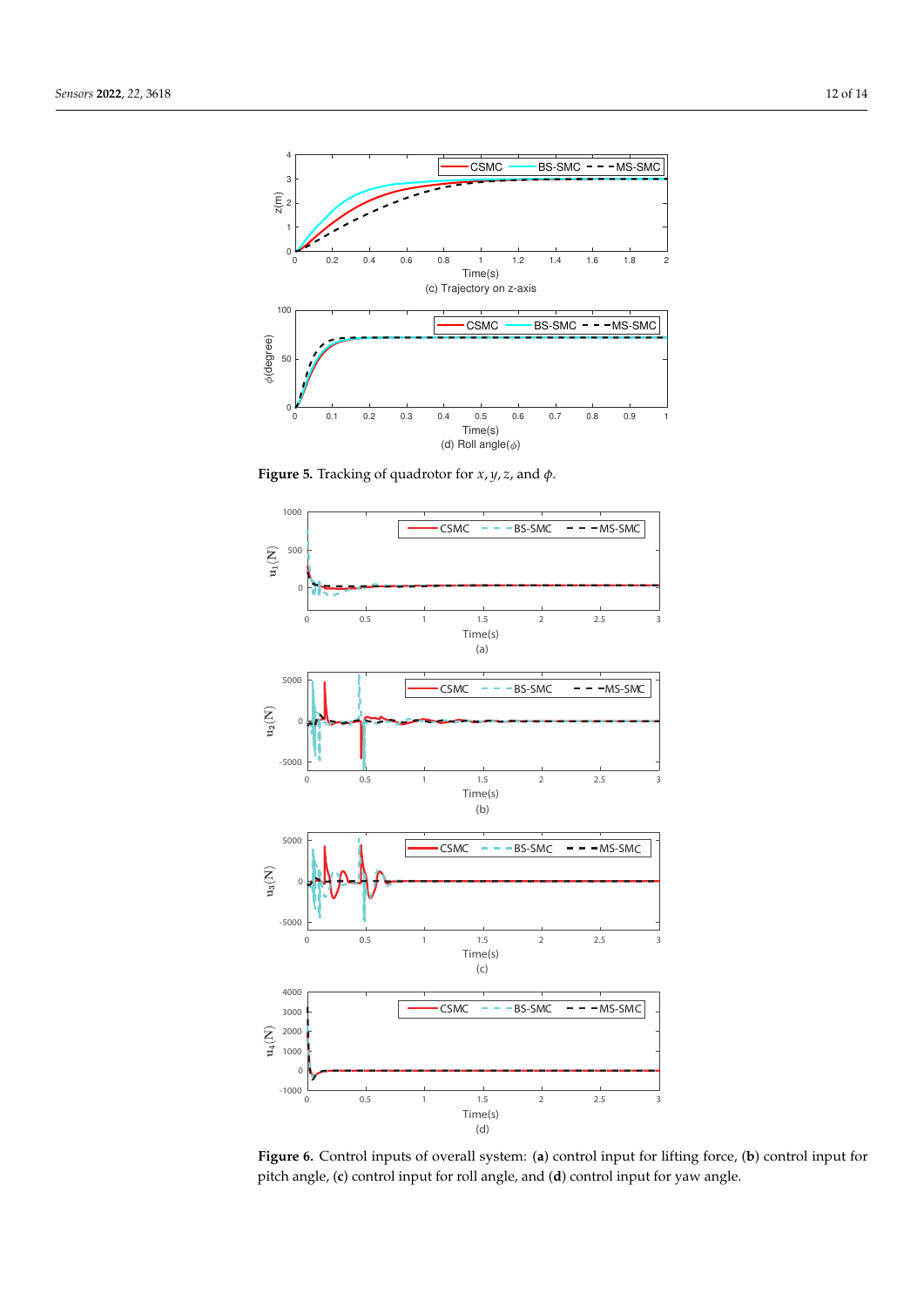# <span id="page-12-14"></span>**5. Conclusions**

In this study, we applied the MS-SMC based on a new nonlinear sliding surface to improve the stabilization and tracking of a quadrotor. Compared with CSMC and BS-SMC, a nonlinear sliding surface can reduce the time required to reach equilibrium. The position control  $(u_x, u_y, u_z, u_1)$  can be derived from the position subsystem using the proposed MS-SMC algorithm. Attitude control  $(u_2, u_3, u_4)$  can be obtained by the attitude subsystem using the proposed MS-SMC. The desired angles of roll and pitch are obtained by the control inputs of *x*, *y*, and *z*. According to our design method, the pitch and yaw angles (*θ*, *ψ*) can converge quickly to *θ<sup>d</sup>* and *ψ<sup>d</sup>* . Similarly, *x*, *y*, *z*, and *φ* can achieve good tracking effects compared to the CSMC and BS-SMC.

**Author Contributions:** This paper was accomplished by all the authors. K.Y. and M.H. conceived the idea, performed the analysis, and designed the simulation; K.L., H.A. and A.C. carried out the numerical simulations; and H.K. and K.Y. co-wrote the manuscript. All authors have read and agreed to the published version of the manuscript.

**Funding:** This work was supported by the National Research Foundation of Korea (NRF) grant funded by the Korea government (MSIP) (NRF-2019R1A2C1002343, NRF-2020R1I1A1A01061632) and the BK21 FOUR Project.

**Institutional Review Board Statement:** Not applicable.

**Informed Consent Statement:** Not applicable.

**Data Availability Statement:** Data sharing not applicable.

**Conflicts of Interest:** The authors declare no conflict of interest.

## **References**

- <span id="page-12-0"></span>1. Sanchez, M.; Gonzalez, O.; Lozano, R.; Beltran, C.; Palomo, G.; Estrada, F. Energy-based control and LMI-based control for a quadrotor transporting a payload. *Mathematics* **2019**, *7*, 1090. [\[CrossRef\]](http://doi.org/10.3390/math7111090)
- <span id="page-12-1"></span>2. Spurny, V.; Pritzl, V.; Walter, V.; Petrlik, M.; Baca, T.; Stepan, P.; Zaitlik, D.; Saska, M. Autonomous firefighting inside buildings by an unmanned aerial vehicle. *IEEE Access* **2021**, *9*, 15872–15890. [\[CrossRef\]](http://dx.doi.org/10.1109/ACCESS.2021.3052967)
- <span id="page-12-2"></span>3. Elmokadem, T. Distributed coverage control of quadrotor multi-UAV systems for precision agriculture. *IFAC-PapersOnLine* **2019**, *52*, 251–256. [\[CrossRef\]](http://dx.doi.org/10.1016/j.ifacol.2019.12.530)
- <span id="page-12-3"></span>4. Rossomando, F.; Rosales, C.; Gimenez, J.; Salinas, L.; Soria, C.; Sarcinelli, M.; Carelli, R. Aerial load transportation with multiple quadrotors based on a kinematic controller and a neural SMC dynamic compensation. *J. Intell. Robot. Syst.* **2020**, *100*, 519–530. [\[CrossRef\]](http://dx.doi.org/10.1007/s10846-020-01195-z)
- <span id="page-12-4"></span>5. Li, J.; Li, Y. Dynamic analysis and PID control for a quadrotor. In Proceedings of the 2011 IEEE International Conference on Mechatronics and Automation, Beijing, China, 7–10 August 2011; pp. 573–578.
- <span id="page-12-5"></span>6. Zulu, A.; John, S. A review of control algorithms for autonomous quadrotors. *Open J. Appl. Sci. 2014*, *4*, 547–556. [\[CrossRef\]](http://dx.doi.org/10.4236/ojapps.2014.414053)
- <span id="page-12-6"></span>7. Rosales, C.; Tosetti, S.; Soria, C.; Rossomando, F. Neural adaptive PID control of a quadrotor using EFK. *IEEE Lat. Am. Trans.* **2018,** *16*, 2722–2730. [\[CrossRef\]](http://dx.doi.org/10.1109/TLA.2018.8795113)
- <span id="page-12-7"></span>8. Xu, R.; Ozguner, U. Sliding mode control of a quadrotor helicopter. In Proceedings of the 45th IEEE Conference on Decision and Control, San Diego, CA, USA, 13–15 December 2006; pp. 4957–4962.
- 9. Almakhles, D.J. Robust backstepping sliding mode control for a quadrotor trajectory tracking application. *IEEE Access* **2020**, *8*, 5515–5525. [\[CrossRef\]](http://dx.doi.org/10.1109/ACCESS.2019.2962722)
- <span id="page-12-8"></span>10. Razmi, H.; Afshinfar, S. Neural network-based adaptive sliding mode control design for position and attitude control of a quadrotor UAV. *Aerosp. Sci. Technol.* **2019**, *91*, 12–27. [\[CrossRef\]](http://dx.doi.org/10.1016/j.ast.2019.04.055)
- <span id="page-12-9"></span>11. Fei, J.; Chen, Y. Dynamic terminal sliding-mode control for single-phase active power filter using new feedback recurrent neural network. *IEEE Trans. Power Electron.* **2020**, *35*, 9904–9922. [\[CrossRef\]](http://dx.doi.org/10.1109/TPEL.2020.2974470)
- <span id="page-12-10"></span>12. Xiong, J.; Zheng, E. Position and attitude tracking control for a quadrotor UAV. *ISA Trans.* **2014**, *53*, 725–731. [\[CrossRef\]](http://dx.doi.org/10.1016/j.isatra.2014.01.004)
- <span id="page-12-11"></span>13. Park, K.; Tsuji, T. Terminal sliding mode control of second-order nonlinear uncertain systems. *Int. J. Robust Nonlinear Control* **1999**, *9*, 769–780. [\[CrossRef\]](http://dx.doi.org/10.1002/(SICI)1099-1239(199909)9:11<769::AID-RNC435>3.0.CO;2-M)
- <span id="page-12-12"></span>14. Feng, Y.; Yu, X.H.; Man, Z.H. Non-singular terminal sliding mode control of rigid manipulators. *Automatica* **2002**, *38*, 2159–2167. [\[CrossRef\]](http://dx.doi.org/10.1016/S0005-1098(02)00147-4)
- 15. Hou, Z.; Lu, P.; Tu, Z. Nonsingular terminal sliding mode control for a quadrotor UAV with a total rotor failure. *Aerosp. Sci. Technol.* **2020**, *98*, 105716. [\[CrossRef\]](http://dx.doi.org/10.1016/j.ast.2020.105716)
- <span id="page-12-13"></span>16. Feng, Y.; Yu, X.; Han, F. On nonsingular terminal sliding-mode control of nonlinear systems. *Automatica* **2013**, *49*, 1715–1722. [\[CrossRef\]](http://dx.doi.org/10.1016/j.automatica.2013.01.051)